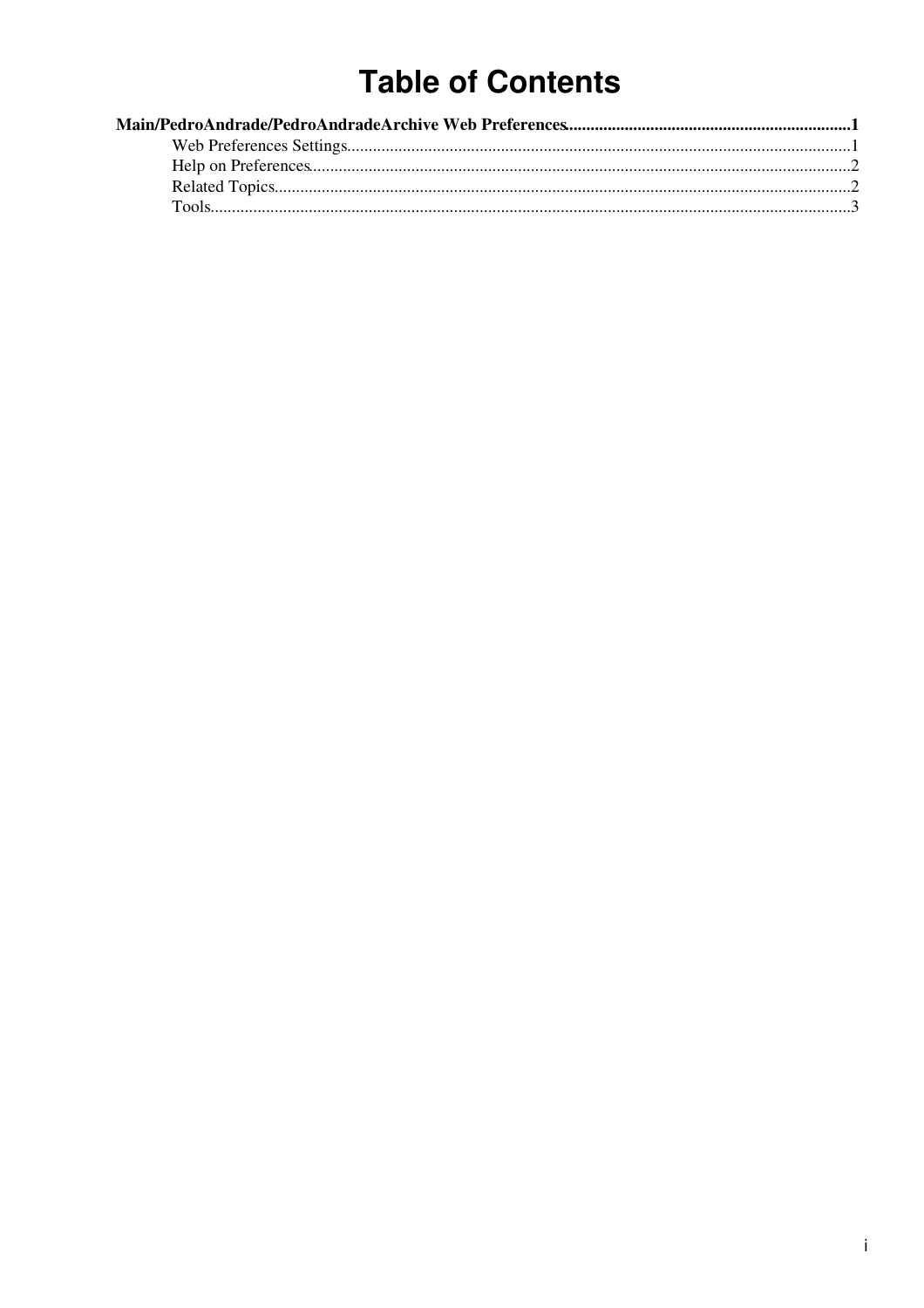## <span id="page-1-0"></span>**Main/PedroAndrade/PedroAndradeArchive Web Preferences**

The following settings are *web preferences* of the [Main.PedroAndrade.PedroAndradeArchive](https://twiki.cern.ch/twiki/bin/view/Main/PedroAndrade/PedroAndradeArchive/WebHome) web. These preferences overwrite the *site-level preferences* in [TWiki.TWikiPreferences](https://twiki.cern.ch/twiki/bin/view/TWiki/TWikiPreferences) and [Main.TWikiPreferences](https://twiki.cern.ch/twiki/bin/view/Main/TWikiPreferences), and can be overwritten by *user preferences* (your personal topic, eg: [TWikiGuest](https://twiki.cern.ch/twiki/bin/view/Main/TWikiGuest) in the [Main](https://twiki.cern.ch/twiki/bin/view/Main/WebHome) web).

### <span id="page-1-1"></span>**Web Preferences Settings**

These settings override the defaults for this web only. See [full list of defaults with explanation.](https://twiki.cern.ch/twiki/bin/view/TWiki/TWikiPreferences#DefaultWebPreferences) Many of the settings below are commented out. Remove the # sign to enable a local customisation.

- ♦ •
	- **FEPN** Set WEBLOGOIMG =
	- $\triangle$  Set WEBLOGOURL = <http://www.cern.ch>
	- ♦ Set WEBLOGOALT = CERN
- List of topics of the Main/PedroAndrade/PedroAndradeArchive web:
	- $\triangle$  #Set WEBTOPICLIST = [Users](https://twiki.cern.ch/twiki/bin/edit/Main/PedroAndrade/PedroAndradeArchive/TWikiUsers?topicparent=Main/PedroAndrade/PedroAndradeArchive.WebPreferences;nowysiwyg=1) | [Groups](https://twiki.cern.ch/twiki/bin/edit/Main/PedroAndrade/PedroAndradeArchive/TWikiGroups?topicparent=Main/PedroAndrade/PedroAndradeArchive.WebPreferences;nowysiwyg=1) | [Changes](https://twiki.cern.ch/twiki/bin/view/Main/PedroAndrade/PedroAndradeArchive/WebChanges) | [Index](https://twiki.cern.ch/twiki/bin/view/Main/PedroAndrade/PedroAndradeArchive/WebIndex) | [Search](https://twiki.cern.ch/twiki/bin/view/Main/PedroAndrade/PedroAndradeArchive/WebSearch) | Go

#### #DDDDDD

- Web-specific background color: (Pick a lighter one of the [StandardColors\)](https://twiki.cern.ch/twiki/bin/view/TWiki/StandardColors).
	- $\triangle$  Set WEBBGCOLOR = #DDDDDD
	- ♦ *Note:* This setting is automatically configured when you create a web
- Image, URL and alternate tooltip text of web's logo. *Note:* Don't add your own local logos to the [TWikiLogos](https://twiki.cern.ch/twiki/bin/view/TWiki/TWikiLogos) topic; create your own logos topic instead.
	- ♦
- **ERN** #Set WEBLOGOIMG =
	- $\triangleq$  #Set WEBLOGOURL =<http://www.cern.ch>
	- $\triangle$  #Set WEBLOGOALT = CERN
- List this web in the [SiteMap](https://twiki.cern.ch/twiki/bin/view/TWiki/SiteMap). If you want the web listed, then set SITEMAPLIST to on, do not set NOSEARCHALL, and add the "what" and "use to..." description for the site map. Use links that include the name of the web, i.e. Main/PedroAndrade/PedroAndradeArchive.Topic links. *Note:* Unlike other variables, the setting of SITEMAPLIST is **not** inherited from parent webs. It has to be set in **every** web that is to be listed in the [SiteMap](https://twiki.cern.ch/twiki/bin/view/TWiki/SiteMap)
	- $\triangle$  Set SITEMAPLIST = on
	- $\triangle$  Set SITEMAPWHAT = Home for Archived web topics
	- $\triangle$  Set SITEMAPUSETO = ...collaborate on old TWiki topics
	- ♦ *Note:* Above settings are automatically configured when you create a web
- Exclude web from a web="all" search: (Set to on for hidden webs).
	- $\triangle$  Set NOSEARCHALL =
	- ♦ *Note:* This setting is automatically configured when you create a web
- Prevent automatic linking of [WikiWords](https://twiki.cern.ch/twiki/bin/view/TWiki/WikiWord) and acronyms (if set to on); link WikiWords (if empty); can be overwritten by web preferences:
	- $\triangle$  #Set NOAUTOLINK =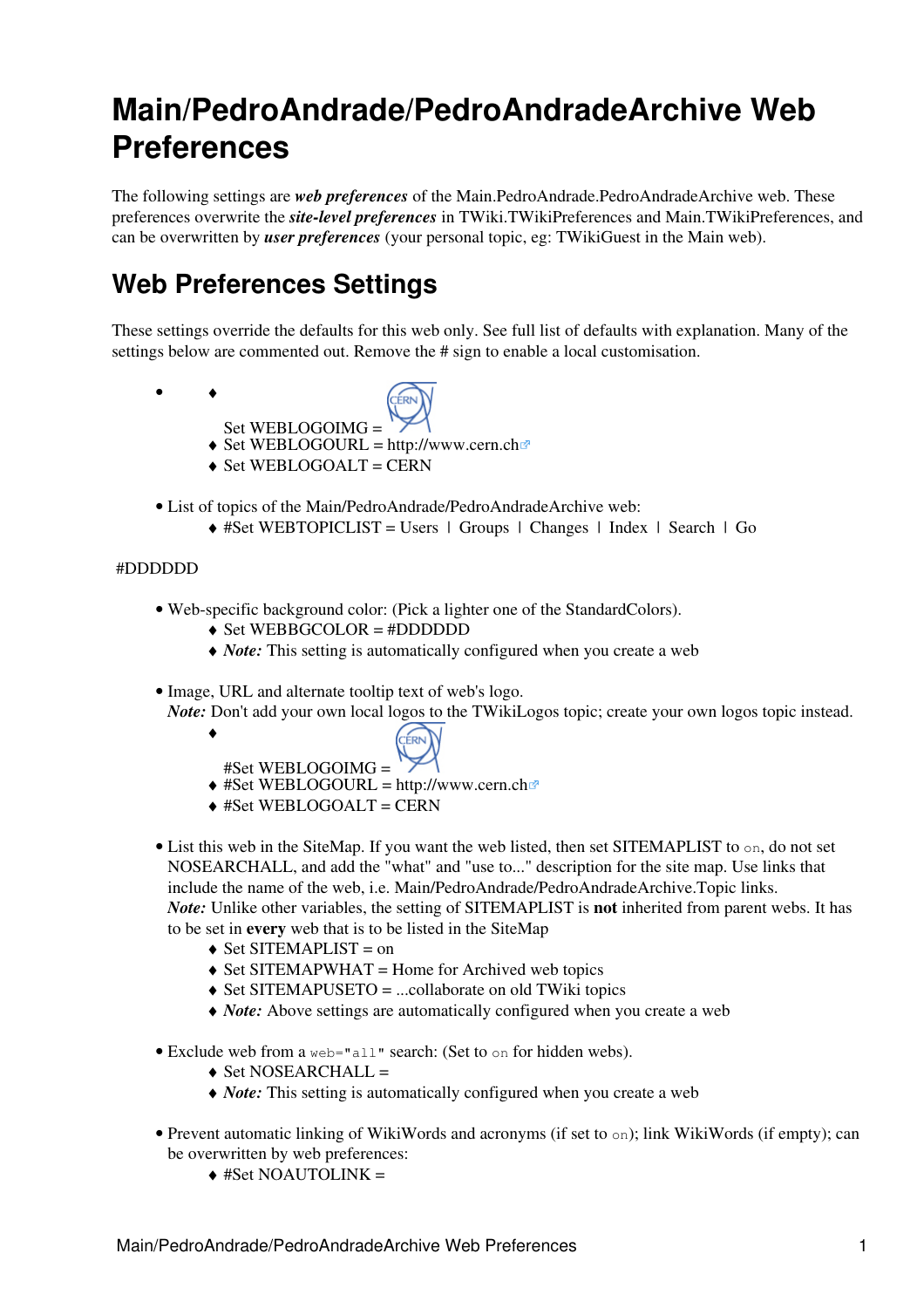#### WebPreferences < Main/PedroAndrade/PedroAndradeArchive < TWiki

- ◆ *Note*: You can still use the [[...][...]] syntax to link topics if you disabled WikiWord linking. The <noautolink> ... </noautolink> syntax can be used to prevents links within a block of text.
- Default template for **new topics** for this web:
	- [WebTopicEditTemplate](https://twiki.cern.ch/twiki/bin/edit/Main/PedroAndrade/PedroAndradeArchive/WebTopicEditTemplate?topicparent=Main/PedroAndrade/PedroAndradeArchive.WebPreferences;nowysiwyg=1): Default template for new topics in this web. (Site-level is used if ♦ topic does not exist)
	- ♦ [TWiki.WebTopicEditTemplate:](https://twiki.cern.ch/twiki/bin/view/TWiki/WebTopicEditTemplate) Site-level default topic template
- Comma separated list of **forms** that can be attached to topics in this web. See [TWikiForms](https://twiki.cern.ch/twiki/bin/view/TWiki/TWikiForms) for more information.
	- $\triangleleft$  Set WEBFORMS =
- Users or groups who *are not* / *are* allowed to *view* / *change* / *rename* topics in the Main/PedroAndrade/PedroAndradeArchive web: (See [TWikiAccessControl](https://twiki.cern.ch/twiki/bin/view/TWiki/TWikiAccessControl)).
	- $\triangle$  Set DENYWEBVIEW = [TWikiGuest](https://twiki.cern.ch/twiki/bin/view/Main/TWikiGuest)
	- $\triangle$  Set ALLOWWEBVIEW =
	- ♦ Set DENYWEBCHANGE = [TWikiGuest](https://twiki.cern.ch/twiki/bin/view/Main/TWikiGuest)
	- $\triangle$  Set ALLOWWEBCHANGE = [TWikiAdminGroup](https://twiki.cern.ch/twiki/bin/view/Main/TWikiAdminGroup)
	- ♦ Set DENYWEBRENAME = [TWikiGuest](https://twiki.cern.ch/twiki/bin/view/Main/TWikiGuest)
	- ♦ Set ALLOWWEBRENAME = [TWikiAdminGroup](https://twiki.cern.ch/twiki/bin/view/Main/TWikiAdminGroup)
- Users or groups allowed to change or rename this WebPreferences topic: (e.g., [TWikiAdminGroup\)](https://twiki.cern.ch/twiki/bin/view/Main/TWikiAdminGroup)
	- ♦ Set ALLOWTOPICCHANGE = [TWikiAdminUser](https://twiki.cern.ch/twiki/bin/edit/Main/PedroAndrade/PedroAndradeArchive/TWikiAdminUser?topicparent=Main/PedroAndrade/PedroAndradeArchive.WebPreferences;nowysiwyg=1)
	- ♦ Set ALLOWTOPICRENAME = nobody
- Web preferences that are **not** allowed to be overridden by sub-web, user or topic preferences:
	- Set FINALPREFERENCES = NOSEARCHALL, ATTACHFILESIZELIMIT, ♦ WIKIWEBMASTER, WEBCOPYRIGHT, WEBTOPICLIST, DENYWEBVIEW, ALLOWWEBVIEW, DENYWEBCHANGE, ALLOWWEBCHANGE, DENYWEBRENAME, ALLOWWEBRENAME

### <span id="page-2-0"></span>**Help on Preferences**

- A preference setting is defined by: •
- 3 or 6 spaces \* Set NAME = value Example:
	- $\triangle$  Set WEBBGCOLOR = #FFFFC0
- A preferences setting can be disabled with a # sign. Remove the # sign to enable a local customisation. Example:
	- ♦ #Set DENYWEBCHANGE = [UnknownUser](https://twiki.cern.ch/twiki/bin/view/Main/UnknownUser)
- Preferences are used as [TWikiVariables](https://twiki.cern.ch/twiki/bin/view/TWiki/TWikiVariables) by enclosing the name in percent signs. Example:
	- ♦ When you write variable %WEBBGCOLOR% , it gets expanded to #DDDDDD
- The sequential order of the preference settings is significant. Define preferences that use other preferences first, i.e. set WEBCOPYRIGHT before WIKIWEBMASTER since %WEBCOPYRIGHT% uses the %WIKIWEBMASTER% variable.
- You can introduce your own preferences variables and use them in your topics and templates.

### <span id="page-2-1"></span>**Related Topics**

- [TWiki.TWikiPreferences,](https://twiki.cern.ch/twiki/bin/view/TWiki/TWikiPreferences) [Main.TWikiPreferences](https://twiki.cern.ch/twiki/bin/view/Main/TWikiPreferences)  site-level preferences
- [UserList](https://twiki.cern.ch/twiki/bin/view/Main/UserList)  list of user topics. User topics can have optional user preferences
- [TWikiVariables](https://twiki.cern.ch/twiki/bin/view/TWiki/TWikiVariables)  list of common %VARIABLES%